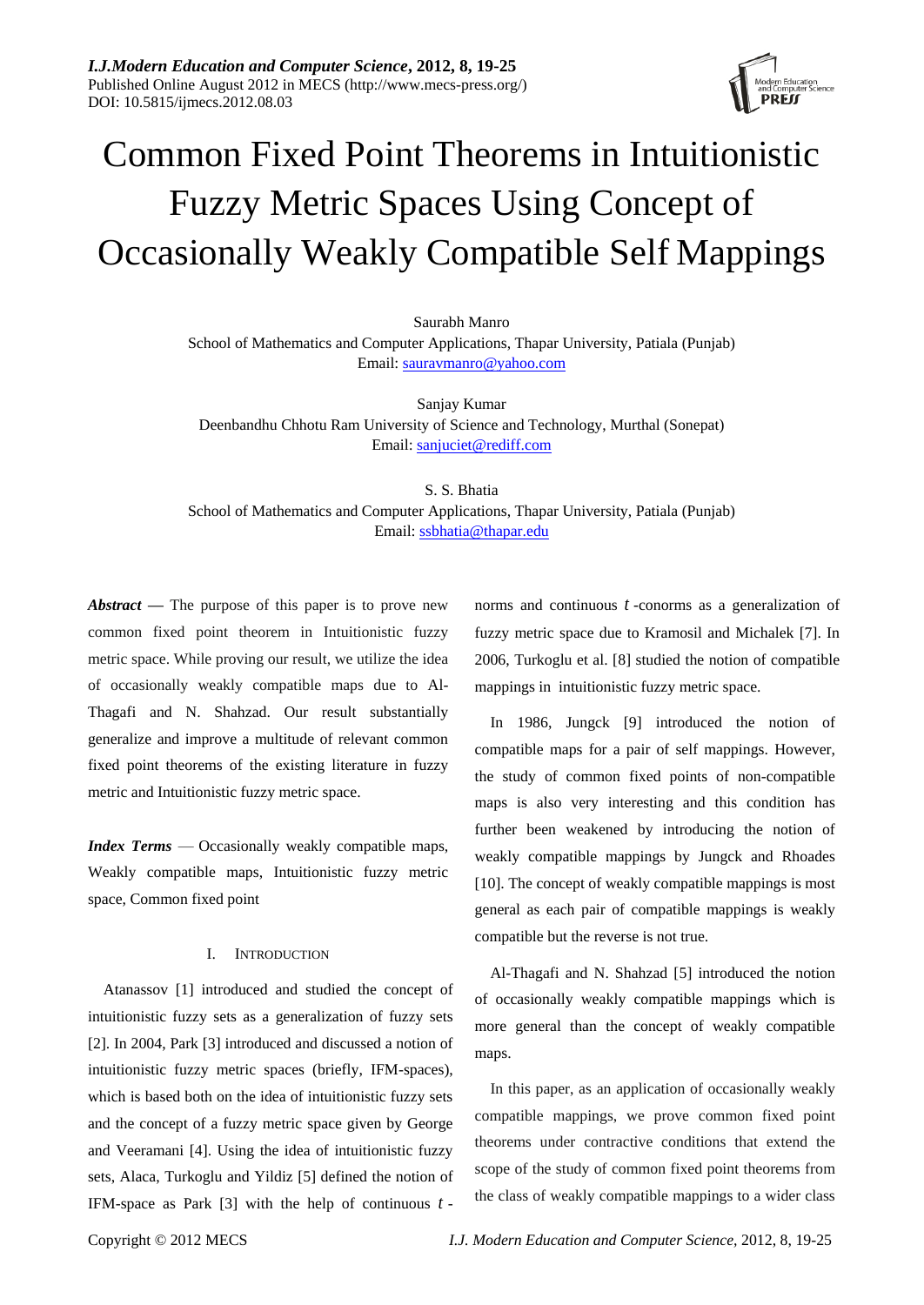of mappings. Our result substantially generalize and improve a multitude of relevant common fixed point theorems of the existing literature in Menger[11], fuzzy metric and Intuitionistic fuzzy metric space[12].

## II. PRELIMINARIES

The concepts of triangular norms (*t*-norms) and triangular conorms (*t*-conorms) are known as the axiomatic skelton that we use are characterization fuzzy intersections and union respectively. These concepts were originally introduced by Menger [13] in study of statistical metric spaces.

*Definition 2.1 [14]* A binary operation  $* : [0,1] \times [0,1]$  $\rightarrow$  [0,1] is continuous *t*-norm if \* satisfies the following conditions:

- $(i)$  \* is commutative and associative;
- $(ii)$  \* is continuous;
- (iii)  $a * 1 = a$  for all  $a \in [0,1]$ ;

(iv)  $a * b \leq c * d$  whenever  $a \leq c$  and  $b \leq d$  for all  $a, b, c, d \in [0,1]$ .

*Definition 2.2 [14]* A binary operation  $\Diamond$  : [0,1]×[0,1]  $\rightarrow$  [0,1] is continuous *t*-conorm if  $\Diamond$  satisfies the following conditions:

- (i)  $\Diamond$  is commutative and associative;
- (ii)  $\Diamond$  is continuous;
- (iii)  $a \land 0 = a$  for all  $a \in [0,1]$ ;
- (iv)  $a \Diamond b \leq c \Diamond d$  whenever  $a \leq c$  and  $b \leq d$  for all  $a, b, c, d \in [0,1]$ .

Alaca et al. [6] using the idea of Intuitionistic fuzzy sets, defined the notion of Intuitionistic fuzzy metric space with the help of continuous t-norm and continuous t-conorms as a generalization of fuzzy metric space due to Kramosil and Michalek [7] as :

*Definition 2.3 [6]* A 5-tuple *(X, M, N, <sup>\*</sup>, ◊)* is said to be an Intuitionistic fuzzy metric space if *X* is an arbitrary set, \* is a continuous *t*-norm, ◊ is a continuous *t*-conorm and *M, N* are fuzzy sets on  $X^2 \times [0, \infty)$  satisfying the following conditions:

(i)  $M(x, y, t) + N(x, y, t) \leq 1$  for all  $x, y \in X$  and  $t > 0$ ;

- (ii)  $M(x, y, 0) = 0$  for all  $x, y \in X$ ;
- (iii)  $M(x, y, t) = 1$  for all  $x, y \in X$  and  $t > 0$  if and only if  $x = y$ ;
- (iv)  $M(x, y, t) = M(y, x, t)$  for all  $x, y \in X$  and  $t > 0$ ;
- (v)  $M(x, y, t) * M(y, z, s) \leq M(x, z, t + s)$  for all  $x, y, z \in X$  and  $s, t > 0$ ;
- (vi) for all  $x, y \in X$ ,  $M(x, y, ...)$ :  $[0, \infty) \rightarrow [0, 1]$  is left continuous;
- (vii)  $\lim_{t \to \infty} M(x, y, t) = 1$  for all  $x, y \in X$  and  $t > 0$ ;
- (viii)  $N(x, y, 0) = 1$  for all  $x, y \in X$ ;
- $(ix)$  *N*(*x*, *y*, *t*) = 0 for all *x*, *y*  $\in$  *X* and *t* > 0 if and only if *x = y*;

(x) 
$$
N(x, y, t) = N(y, x, t)
$$
 for all  $x, y \in X$  and  $t > 0$ ;

- (xi)  $N(x, y, t) \triangleleft N(y, z, s) \geq N(x, z, t + s)$  for all  $x, y, z \in X$  and  $s, t > 0$ ;
- (xii) for all  $x, y \in X$ ,  $N(x, y, .) : [0, \infty) \rightarrow [0, 1]$  is right continuous;

 $(xiiii) \lim_{t \to \infty} N(x, y, t) = 0$  for all  $x, y \in X$ .

Then (*M, N*) is called an Intuitionistic fuzzy metric space on *X*. The functions  $M(x, y, t)$  and  $N(x, y, t)$  denote the degree of nearness and the degree of non-nearness between *x* and *y* w.r.t. *t* respectively.

*Remark 2.4[6]* Every fuzzy metric space *(X, M, \*)* is an Intuitionistic fuzzy metric space of the form *(X, M, 1-M, \*,*  $\Diamond$ *)* such that *t*-norm \* and *t*-conorm  $\Diamond$  are associated as

 $x \Diamond y = I - ((1-x) * (1-y))$  for all  $x, y \in X$ .

Copyright © 2012 MECS *I.J. Modern Education and Computer Science,* 2012, 8, 19-25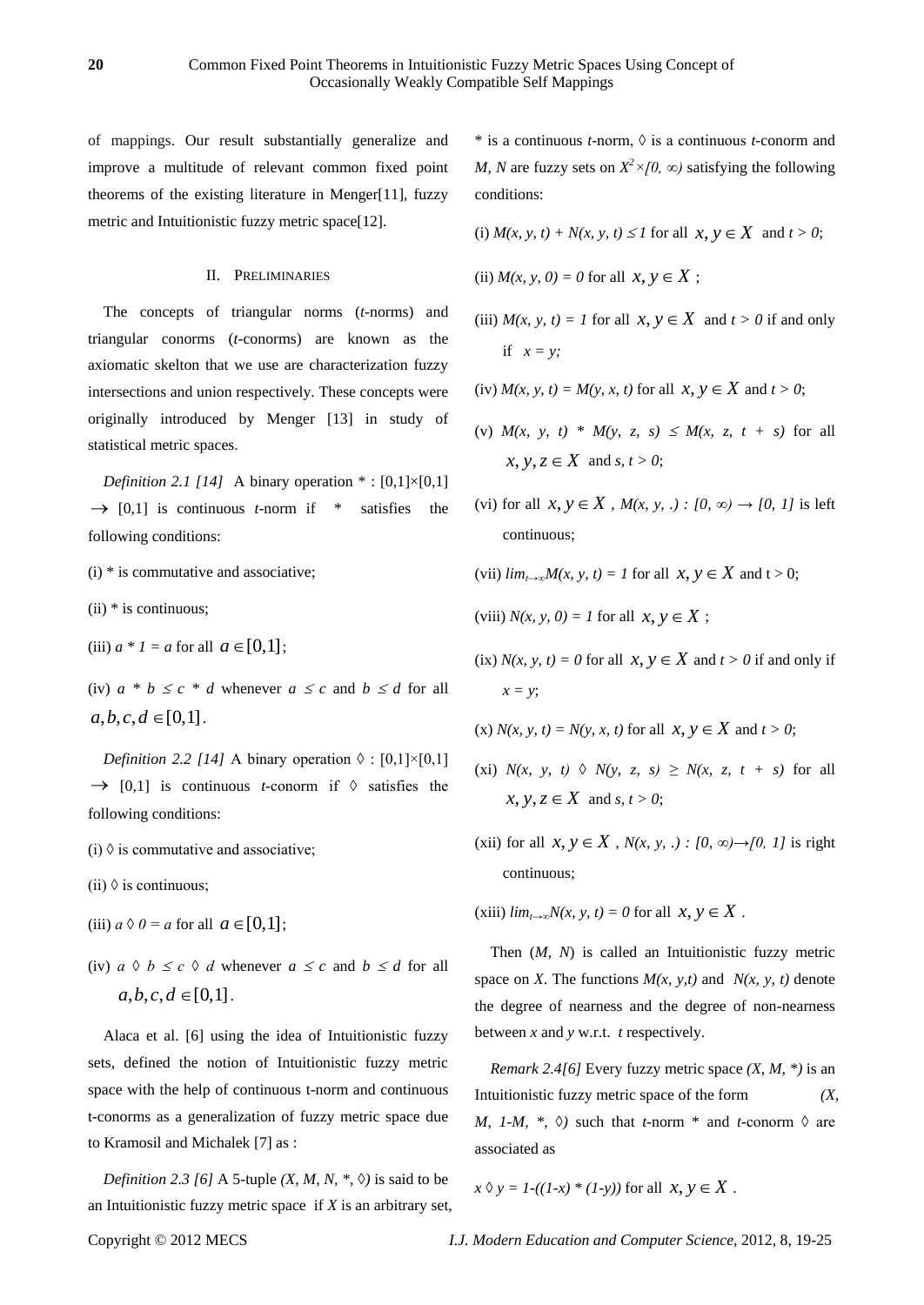Alaca, Turkoglu and Yildiz [6] introduced the following notions:

*Definition 2.5[6]* Let *(X, M, N, <sup>\*</sup>, ◊)* be an Intuitionistic fuzzy metric space. Then

- (a) a sequence  $\{x_n\}$  in *X* is said to be Cauchy sequence if, for all  $t > 0$  and  $p > 0$ ,  $\lim_{n\to\infty} M(x_{n+p}, x_n, t) = 1$  and  $\lim_{n\to\infty} N(x_{n+p}, x_n, t) =$ *0.*
- (b) a sequence  $\{x_n\}$  in *X* is said to be convergent to a point  $x \in X$  if, for all  $t > 0$ ,  $\lim_{n\to\infty} M(x_n, x, t) = 1$  and  $\lim_{n\to\infty} N(x_n, x, t) = 0$ .

*Definition 2.6[6]* An Intuitionistic fuzzy metric space  $(X, M, N, * , \Diamond)$  is said to be complete if and only if every Cauchy sequence in *X* is convergent.

*Example 2.7[6]* Let 
$$
X = \left\{ \frac{1}{n} : n \in N \right\} \cup \{0\}
$$
 and let

\* be the continuous t-norm and  $\Diamond$  be the continuous *t*conorm defined by  $a * b = ab$  and  $a \Diamond b = min\{1, a+b\}$ respectively, for all  $a, b \in [0,1]$ . For each  $t > 0$  and  $x, y \in X$ , define  $(M, N)$  by

$$
M(x, y, t) = \begin{cases} \frac{t}{t + |x - y|}, & t > 0, \\ 0 & t = 0 \end{cases}
$$

and

$$
N(x, y, t) = \begin{cases} \frac{|x-y|}{t+|x-y|}, & t > 0, \\ 1 & t = 0 \end{cases}
$$

Clearly,  $(X, M, N, *, \Diamond)$  is complete Intuitionistic fuzzy metric space.

*Definition 2.8[8]* A pair of self mappings *(f, g)* of a Intuitionistic fuzzy metric space  $(X, M, N, *, \Diamond)$  is said to be compatible if

 $\lim_{n\to\infty} M(fgx_n, gfx_n, t) = 1$ 

and

$$
\lim_{n\to\infty} N(fgx_n, gfx_n, t) = 0
$$

whenever  $\{x_n\}$  is a sequence in *X* such that  $\lim_{n \to \infty} f(x_n) = \lim_{n \to \infty} g(x_n) = z$  for some *z* in *X*.

*Definition 2.9[8]* Two self-mappings *f* and *g* of a Intuitionistic fuzzy metric space  $(X, M, N, * , \Diamond)$  is said to be non-compatible if there exists at least one sequence  $\{x_n\}$  such that

$$
\lim_{n\to\infty} f(x_n) = \lim_{n\to\infty} g(x_n) = z
$$

for some *z* in *X* but either

$$
\lim_{n \to \infty} M(fgx_n, gfx_n, t) \neq 1,
$$
  

$$
\lim_{n \to \infty} N(fgx_n, gfx_n, t) \neq 0
$$

Or the limit does not exist.

*Definition 2.10[4]* Let *(X, M, N, <sup>\*</sup>, ◇)* be an intuitionistic fuzzy metric space. *f* and *g* be self maps on *X*. A point *x* in *X* is called a coincidence point of *f* and *g* iff  $fx = gx$ . In this case,  $w = fx = gx$  is called a point of coincidence of *f* and *g*.

In 1996, Jungck[9] introduced the notion of weakly compatible maps as follows:

*Definition 2.11[9]* A pair of self mappings (*f, g*) of a metric space is said to be weakly compatible if they commute at the coincidence points i.e.  $fu = gu$  for some *u* in *X*, then  $fgu = gfu$ .

It is easy to see that two compatible maps are weakly compatible but converse is not true.

*Definition 2.12[5]* Two self mappings *f* and *g* of Intuitionistic fuzzy metric space  $(X, M, N, *, \Diamond)$  are said to be occasionally weakly compatible (owc) iff there is a point *x* in *X* which is coincidence point of *f* and *g* at which *f* and *g* commute.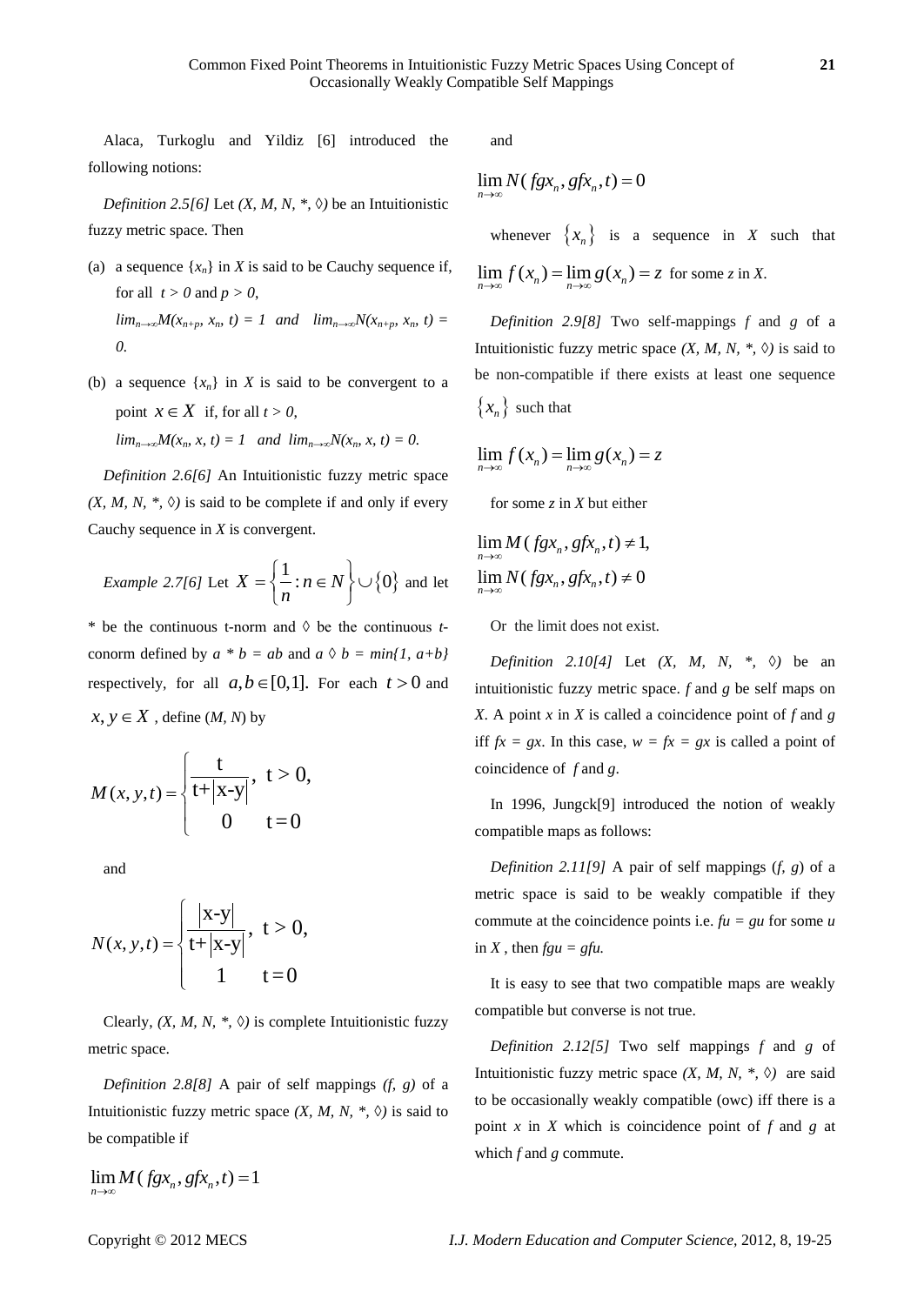*Lemma 2.13[11]* Let *(X, M, N, \*, ◊)* be an Intuitionistic fuzzy metric space. *f* and *g* be self maps on *X* and let *f* and *g* have a unique point of coincidence,  $w =$  $fx = gx$ , then *w* is the unique common fixed point of *f* and *g*.

*Proof:* Since *f* and *g* are owc, there exists a point *x* in *X* such that  $fx = gx = w$  and  $fgx = gfx$ . Thus,  $ffx = fgx = gfx$ , which says that *ffx* is also a point of coincidence of *f* and *g*. Since the point of coincidence  $w = fx$  is unique by hypothesis,  $gfx = ffx = fx$ , and  $w = fx$  is a common fixed point of *f* and *g*.

Moreover, if *z* is any common fixed point of *f* and *g*, then  $z = fz = gz = w$  by the uniqueness of the point of coincidence.

*Lemma 2.14*[8]. Let  $(X, M, N, *, \lozenge)$  be Intuitionistic fuzzy metric space and for all  $x, y \in X$ ,  $t > 0$  and if for a number  $k \in (0,1)$ ,

$$
M(x, y, kt) \ge M(x, y, t)
$$

and

$$
N(x, y, kt) \le N(x, y, t)
$$

Then  $x = y$ .

*Remark 2.15[6]* In Intuitionistic fuzzy metric space  $(X, M, N, *, \diamond), M(x, y, t)$  is non-decreasing and  $N(x, y, t)$ is non-increasing for all  $x, y \in X$ .

*Lemma 2.16[8]* Let *(X, M, N, \*, ◊)* be Intuitionistic fuzzy metric space and  $\{x_n\}$  be a sequence in *X*. If there exists a number  $k \in (0,1)$  such that:

$$
M(y_n, y_{n+1}, kt) \ge M(y_{n-1}, y_n, t)
$$
  
and

$$
N(y_n, y_{n+1}, kt) \le N(y_{n-1}, y_n, t)
$$

for all  $t > 0$  and  $n = 1, 2, 3, \dots$ ...

then  $\{x_n\}$  is a Cauchy sequence in *X*.

In our results,  $(X, M, N, *, \Diamond)$  will denote an IFM-space with continuous  $t$ -norm  $*$  and continuous  $t$ -conorm  $\Diamond$ defined by  $t * t \geq t$  and  $(1-t)\Diamond(1-t) \leq (1-t)$  for all  $t \in [0,1]$ .

### III. MAIN RESULT

*Theorem 3.1.* Let the pairs *(A,S)* and *(B,T)* are occasionally weakly compatible self mappings on an Intuitionistic fuzzy metric space *(X, M, N, \*, ◊)* satisfying: (3.1) for any  $x, y \in X$ ,  $t > 0$  such that:

$$
\phi \bigg( \begin{array}{c} M(Ax, By, t), M(Sx, Ty, t), M(Ax, Sx, t), \\ M(By, Ty, t), M(Ax, Ty, t), M(By, Sx, t) \end{array} \bigg) \ge 0
$$

and

and  
\n
$$
\psi\left(N(Ax, By, t), N(Sx, Ty, t), N(Ax, Sx, t), \middle| \leq 0 \right)
$$
\n
$$
\psi\left(N(By, Ty, t), N(Ax, Ty, t), N(By, Sx, t)\right) \leq 0
$$

where  $\phi, \psi : [0,1]^{6} \rightarrow [0,1]$  are functions satisfying

$$
\phi(t, t, 1, 1, t, t) \ge 0 \Rightarrow t \ge 1,
$$
  

$$
\psi(t, t, 0, 0, t, t) \le 0 \Rightarrow t \le 0.
$$

Then *A, S, B* and *T* have a unique common fixed point in *X*.

*Proof:* As the pairs *(A,S)* and *(B,T)* are occasionally weakly compatible, there exist points  $u$  and  $v$  in  $X$  such that  $Au = Su$ ,  $ASu = SAu$  and  $Bv = Tv$ ,  $BTv = TBv$ . Now we show that  $Au = Bv$ .

For this, take 
$$
x = u
$$
 and  $y = v$  in (3.1),  
\n
$$
\phi \bigg( \begin{array}{ll} M(Au, Bv, t), M(Su, Tv, t), M(Au, Su, t), \\ M(Bv, Tv, t), M(Au, Tv, t), M(Bv, Su, t) \end{array} \bigg) \ge 0
$$
\n
$$
\phi \bigg( \begin{array}{ll} M(Au, Bv, t), M(Au, Bv, t), 1, \\ 1, M(Au, Bv, t), M(Bv, Au, t) \end{array} \bigg) \ge 0
$$
\n
$$
M(Au, Bv, t) \ge 1
$$

and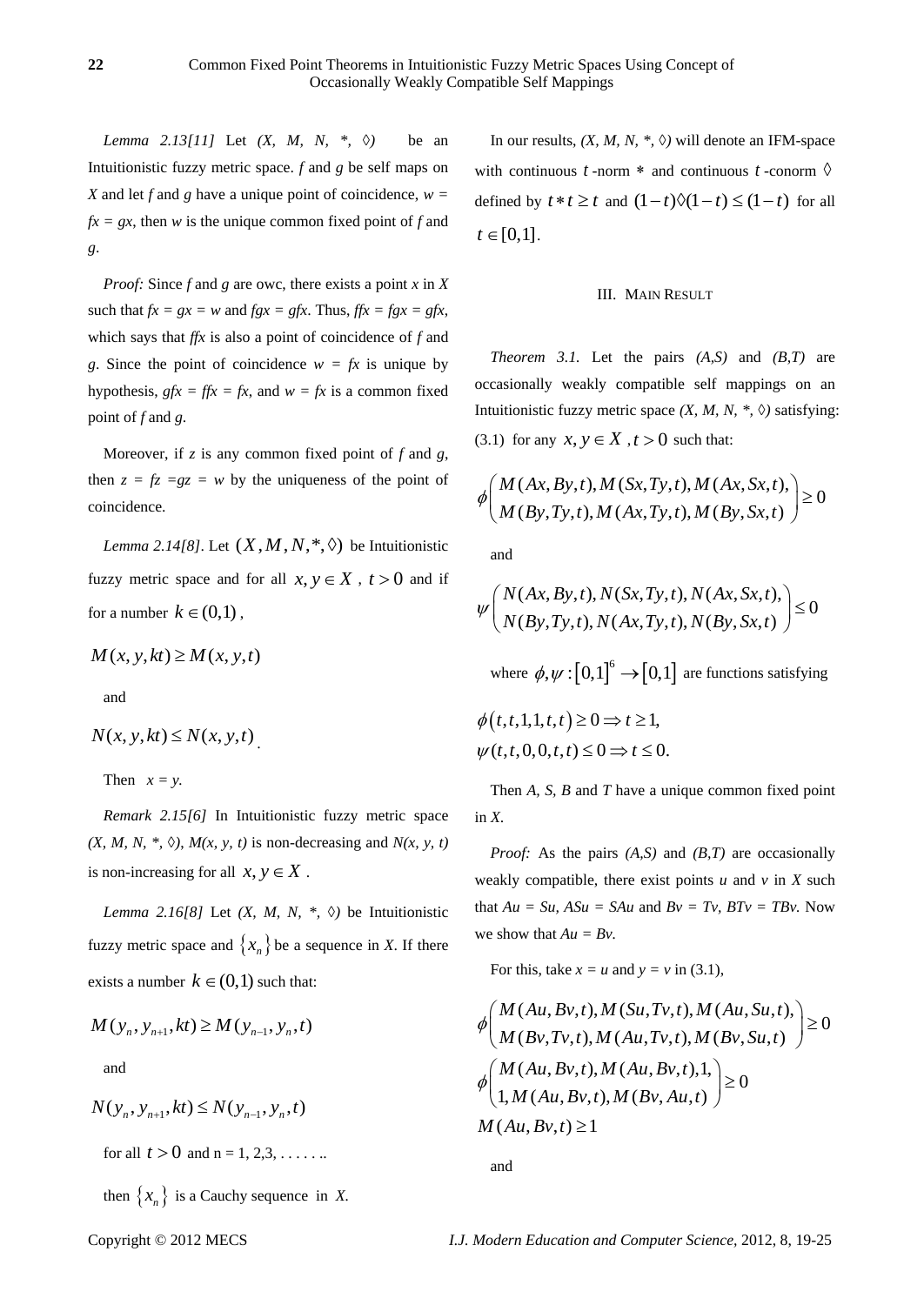$$
\psi\left(N(Au, Bv, t), N(Su, Tv, t), N(Au, Su, t), \right) \le 0
$$
  
\n
$$
\psi\left(N(Bv, Tv, t), N(Au, Tv, t), N(Bv, Su, t)\right) \le 0
$$
  
\n
$$
\psi\left(N(Au, Bv, t), N(Au, Bv, t), 0, \right) \le 0
$$
  
\n
$$
N(Au, Bv, t) \le 0
$$

this gives,  $Au = Bv$ . Therefore,  $Au = Bv = Su = Tv$ . If there is another point *z* such that  $Az = Sz$ , then again by using inequality (3.1), it follows that  $Az = Sz = Bv = Tv$ that is  $Az = Au$ . Hence  $w = Au = Su$  is unique point of coincidence of *A* and *S*. By Lemma 2.13, *w* is the unique common fixed point of *A* and *S i.e.*  $Aw = Sw = w$ . Similarly, there is unique point *z* in *X* such that  $z = Bz$ *Tz*. Now, we claim that  $w = z$ . For this, put  $x = w$  and  $y = z$ *z* in (3.1), we have

z in (3.1), we have  
\n
$$
\phi \bigg( \frac{M(Aw, Bz, t), M(Sw, Tz, t), M(Aw, Sw, t)}{M(Bz, Tz, t), M(Aw, Tz, t), M(Bz, Sw, t)} \bigg) \ge 0
$$
\n
$$
\phi \bigg( \frac{M(w, z, t), M(w, z, t), M(w, w, t)}{M(z, z, t), M(w, z, t), M(z, w, t)} \bigg) \ge 0
$$
\n
$$
\phi \bigg( \frac{M(w, z, t), M(w, z, t), M(z, w, t)}{1, M(w, z, t), M(z, w, t)} \bigg) \ge 0
$$
\n
$$
M(w, z, t) \ge 1
$$

and

and  
\n
$$
\mathcal{W}\left(N(Aw, Bz, t), N(Sw, Tz, t), N(Aw, Sw, t), \right) \le 0
$$
\n
$$
\mathcal{W}\left(N(Bz, Tz, t), N(Aw, Tz, t), N(Bz, Sw, t) \right) \le 0
$$
\n
$$
\mathcal{W}\left(N(w, z, t), N(w, z, t), N(w, w, t), \right) \le 0
$$
\n
$$
\mathcal{W}\left(N(w, z, t), N(w, z, t), N(z, w, t) \right) \le 0
$$
\n
$$
\mathcal{W}\left(N(w, z, t), N(w, z, t), 0, \right) \le 0
$$
\n
$$
N(w, z, t) \le 0
$$

This gives,  $w = z$ . Hence, *w* is unique common fixed point of *A, S, B* and *T* in *X*.

On taking  $A = B$  and  $S = T$  in Theorem 3.1, we get the following result:

*Corollary 3.1.* Let *(A, S)* be occasionally weakly compatible self mappings on an Intuitionistic fuzzy

metric space  $(X, M, N, *, \Diamond)$  satisfying: (3.2) for any  $x, y \in X$ ,  $t > 0$  such that:

$$
\phi \bigg( \frac{M(Ax, Ay, t), M(Sx, Sy, t), M(Ax, Sx, t)}{M(Ay, Sy, t), M(Ax, Sy, t), M(Ay, Sx, t)} \bigg) \ge 0
$$

and

and  
\n
$$
\psi\left(N(Ax, Ay, t), N(Sx, Sy, t), N(Ax, Sx, t), \right) \le 0
$$
\n
$$
N(Ay, Sy, t), N(Ax, Sy, t), N(Ay, Sx, t) \le 0
$$

where  $\phi, \psi : [0,1]^6 \rightarrow [0,1]$  are functions satisfying

$$
\phi(t, t, 1, 1, t, t) \ge 0 \Rightarrow t \ge 1,
$$
  

$$
\psi(t, t, 0, 0, t, t) \le 0 \Rightarrow t \le 0.
$$

Then, *A* and *S* have a unique common fixed point in *X*.

*Corollary 3.2.* Let *A, B* and *S* be three self-maps on an Intuitionistic fuzzy metric space *(X, M, N, \*, ◊)* satisfying: (3.3) the pairs *(A, S)* and *(B, S)* occasionally weakly compatible

(3.4) for any  $x, y \in X$ ,  $t > 0$  such that:

$$
\phi \bigg( \begin{array}{c} M(Ax, By, t), M(Sx, Sy, t), M(Ax, Sx, t), \\ M(By, Sy, t), M(Ax, Sy, t), M(By, Sx, t) \end{array} \bigg) \ge 0
$$

and

and  
\n
$$
\psi\left(N(Ax, By, t), N(Sx, Sy, t), N(Ax, Sx, t), N(By, Sy, t)\right) \leq 0
$$

where  $\phi, \psi : [0,1]^6 \rightarrow [0,1]$  are functions satisfying

$$
\phi(t, t, 1, 1, t, t) \ge 0 \Rightarrow t \ge 1,
$$
  

$$
\psi(t, t, 0, 0, t, t) \le 0 \Rightarrow t \le 0.
$$

Then *A, B* and *S* have a unique common fixed point in *X*.

#### IV. CONCLUSIONS

In this paper, as an application of occasionally weakly compatible mappings], we prove common fixed point theorems under contractive conditions that extend the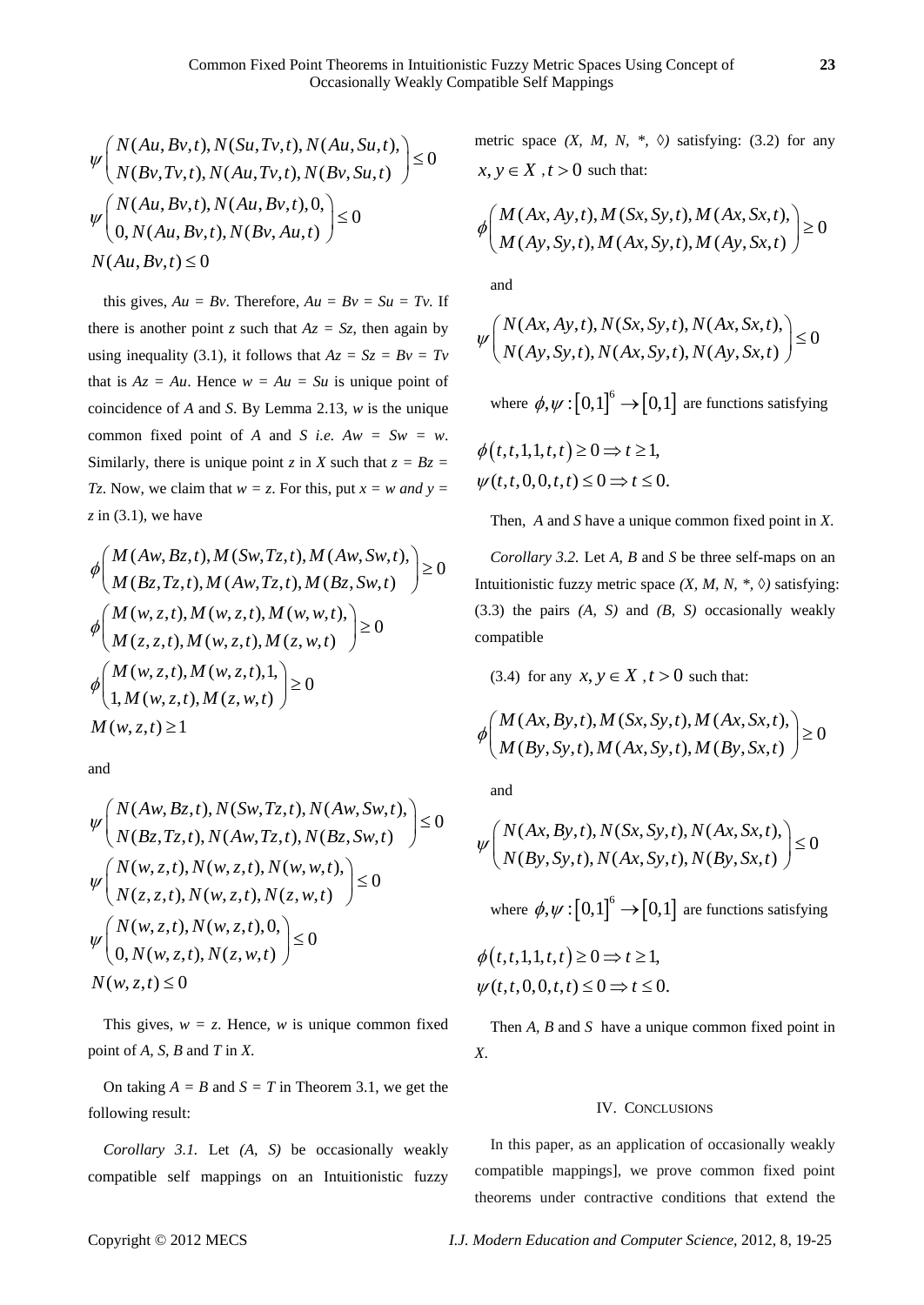scope of the study of common fixed point theorems from the class of weakly compatible mappings to a wider class of mappings. Our result substantially generalize and improve a multitude of relevant common fixed point theorems of the existing literature in fuzzy metric and Intuitionistic fuzzy metric space.

## ACKNOWLEDGMENT

The author wish to thank Dr. Sunny Chauhan, Dr Suneel Kumar and the referees for their very helpful suggestions and many kind comments.

### **REFERENCES**

- [1] K. Atanassov, Intuitionistic Fuzzy sets, *Fuzzy sets and system*, **20**(1986) 87-96.
- [2] L.A. Zadeh, Fuzzy sets, *Infor. and Control.,* **8** (1965), 338-353.
- [3] J. H. Park, Intuitionistic fuzzy metric spaces, *Chaos, Solitons & Fractals,* **22**(2004) 1039-1046.
- [4] A. George and P. Veeramani, On some results in fuzzy metric spaces, Fuzzy Sets and Systems **64** (1994), 395–399.
- [5] M.A. Al-Thagafi and N. Shahzad, Generalized Inonexpansive selfmaps and invariant approximations, *Acta Math. Sinica,* **24**(5)(2008), 867-876.
- [6] C. Alaca, D. Turkoglu, and C. Yildiz, Fixed points in Intuitionistic fuzzy metric spaces, *Chaos, Solitons & Fractals* **29**(2006), 1073-1078.
- [7] I. Kramosil and J. Michalek, Fuzzy metric and Statistical metric spaces, *Kybernetica,* **11**, (1975) 326-334.
- [8] D. Turkoglu, C. Alaca and C. Yildiz, Compatible maps and Compatible maps of type  $(\alpha)$  and  $(\beta)$  in intuitionistic fuzzy metric spaces, Demonstratio Math. 39 (3) (2006), 671-684.
- [9] G. Jungck, Compatible mappings and common fixed points. Internat. J. Math. Sci. **9**(1986), 771–779.
- [10]G. Jungck and B.E.Rhoades, Fixed point Theorems for occasionally weakly compatible mappings, *Fixed point theory*, **7**(2006), 286-296.
- [11]B.D. Pant and S. Chauhan, Fixed point theorem for occasionally weakly compatible mappings in Menger Space, *Mathematiqki Vesnikcs* (Accepted for Publication).
- [12]S. Manro, S. Kumar and S.S. Bhatia, Common fixed point theorems in Intuitionistic fuzzy metric spaces using occasionally weakly compatible maps, *J. Math. Comput. Sci.* **2** (2)(2012), 73-81.
- [13]K. Menger, Statistical metrics, *Proc. Nat. Acad. Sci.* (USA), **28** (1942), 535- 537.
- [14]B. Schweizer and A. Sklar, Probabilistic Metric Spaces, *North Holland Amsterdam,* 1983.

**Saurabh Manro** is the Research Scholar in School of Mathematics and Computer Applications, Thapar University, Patiala (Punjab), India. He completed M.Sc (Mathematics) in year 2004 from Punjab University, Chandigarh. He is pursuing Ph.D under the kind supervision of Dr. S.S. Bhatia and Dr. Sanjay Kumar. His areas of research include Fixed point theorem in various abstract spaces like Menger spaces, Probabilistic Metric spaces, Fuzzy Metric spaces, Intuitionistic Fuzzy Metric spaces, G- Metric spaces and its applications. He has published many research papers in national / international papers till now. Some papers are ready to be published.

**Sanjay Kumar** is currently working as an Assistant Professor in Mathematics at Department of Mathematics Deenbandhu Chhotu Ram University of Science and Technology Murthal, Sonepat, Haryana, India (on lien from National Council of Education Research and